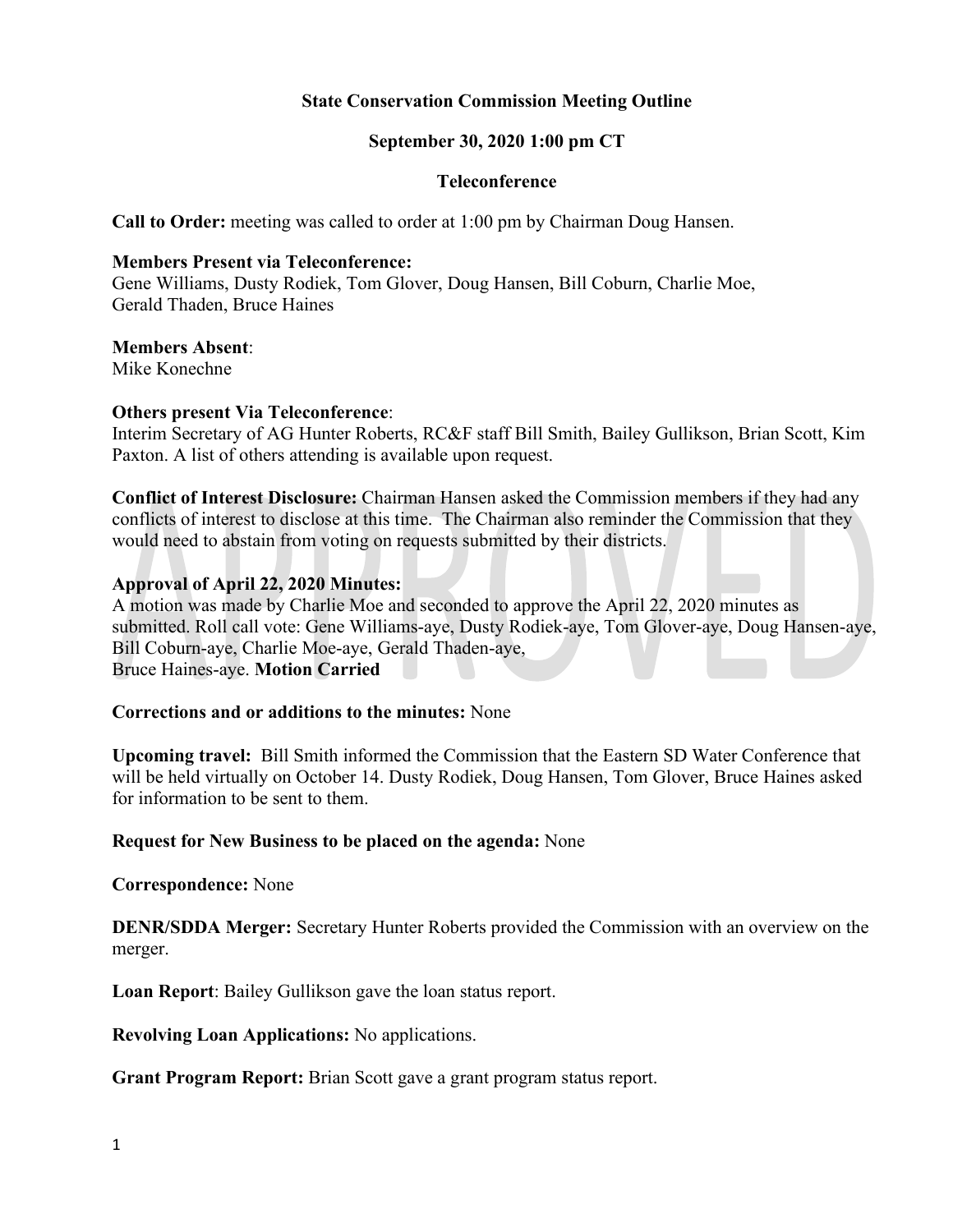# **Grant Amendments and Extensions:**

The Hughes Conservation District requested an amendment to move the start date from 07/01/2021 to 01/01/2021 for Grant #2020-CSW-036 (Tree Initiative Grant). Bruce Haines made a motion and seconded to approve the amendment. Roll call vote: Tom Glover-aye, Charlie Moe-aye, Gene Williams-aye, Doug Hansen-aye, Gerald Thaden-aye, Dusty Rodiek-aye, Bill Coburn-aye, Bruce Haines-aye. **Motion Carried.**

The Bennett County Conservation District requested a one-year extension as requested on Grant #2020-CSW-001 (Bennett/Badlands Tree Plantings). Charlie Moe made a motion and seconded to approve the extension. Roll call vote: Gene Williams-aye, Dusty Rodiek-aye, Tom Glover-aye, Doug Hansen-aye, Bill Coburn-aye, Charlie Moe-aye, Gerald Thaden-aye, Bruce Haines-aye. **Motion Carried.**

The Marshall Conservation District requested a one-year extension on Grant #2019-CSW-023 (Multi-Purpose Conservation). Charlie Moe made a motion and seconded to approve the extension as requested. Roll call vote: Gene Williams-aye, Dusty Rodiek-aye, Tom Glover-aye, Doug Hansen-aye, Bill Coburn-aye, Charlie Moe-aye, Gerald Thaden-aye, Bruce Haines-aye. **Motion Carried.**

The McCook Conservation District requested a one-year extension on Grant #2020-CSW-020 (Shelterbelts). Bruce Haines made a motion and seconded to approve the extension as requested. Roll call vote: Gene Williams-aye, Dusty Rodiek-aye, Tom Glover-aye, Doug Hansen-aye, Bill Coburnaye, Charlie Moe-aye, Gerald Thaden-aye, Bruce Haines-aye. **Motion Carried.**

The McPherson Conservation District requested a one-year extension on Grant #2020-CSW-021 (Tree Project). Charlie Moe made a motion and seconded to deny extension. The reason stated for denying the extension request was that they have a full year left on the grant. If they need more time after next year, they can submit a new request. Roll call vote: Gene Williams-aye, Dusty Rodiek-aye, Tom Glover-aye, Doug Hansen-aye, Bill Coburn-aye, Charlie Moe-aye, Gerald Thaden-aye, Bruce Hainesaye. **Motion Carried.**

The Miner Conservation District requested a one-year extension on Grant #2020-CSW-024 (Soil Health Improvement). Dusty Rodiek made a motion and seconded to approve the extension as requested. Roll call vote: Gene Williams-aye, Dusty Rodiek-aye, Tom Glover-aye, Doug Hansen-aye, Bill Coburn-aye, Charlie Moe-aye, Gerald Thaden-aye, Bruce Haines-aye. **Motion Carried.**

The Miner Conservation District requested a one-year extension on Grant #2019-CSW-047 (Pollinator/Rain Garden). Gene Williams made a motion and seconded to approve the extension as requested. Roll call vote: Gene Williams-aye, Dusty Rodiek-aye, Tom Glover-aye, Doug Hansen-aye, Bill Coburn-aye, Charlie Moe-aye, Gerald Thaden-aye, Bruce Haines-aye. **Motion Carried.**

**Sediment Control Standard Amendments:** A motion made by Gene Williams and seconded to approve the amendments submitted by Moody Conservation District. Roll call vote: Gene Williamsaye, Dusty Rodiek-aye, Tom Glover-aye, Doug Hansen-aye, Bill Coburn-aye, Charlie Moe-aye, Gerald Thaden-aye, Bruce Haines-aye. **Motion carried.**

**Fall Grant Round dates:** November 17 or the 19 were identified as possible dates for staff to investigate.